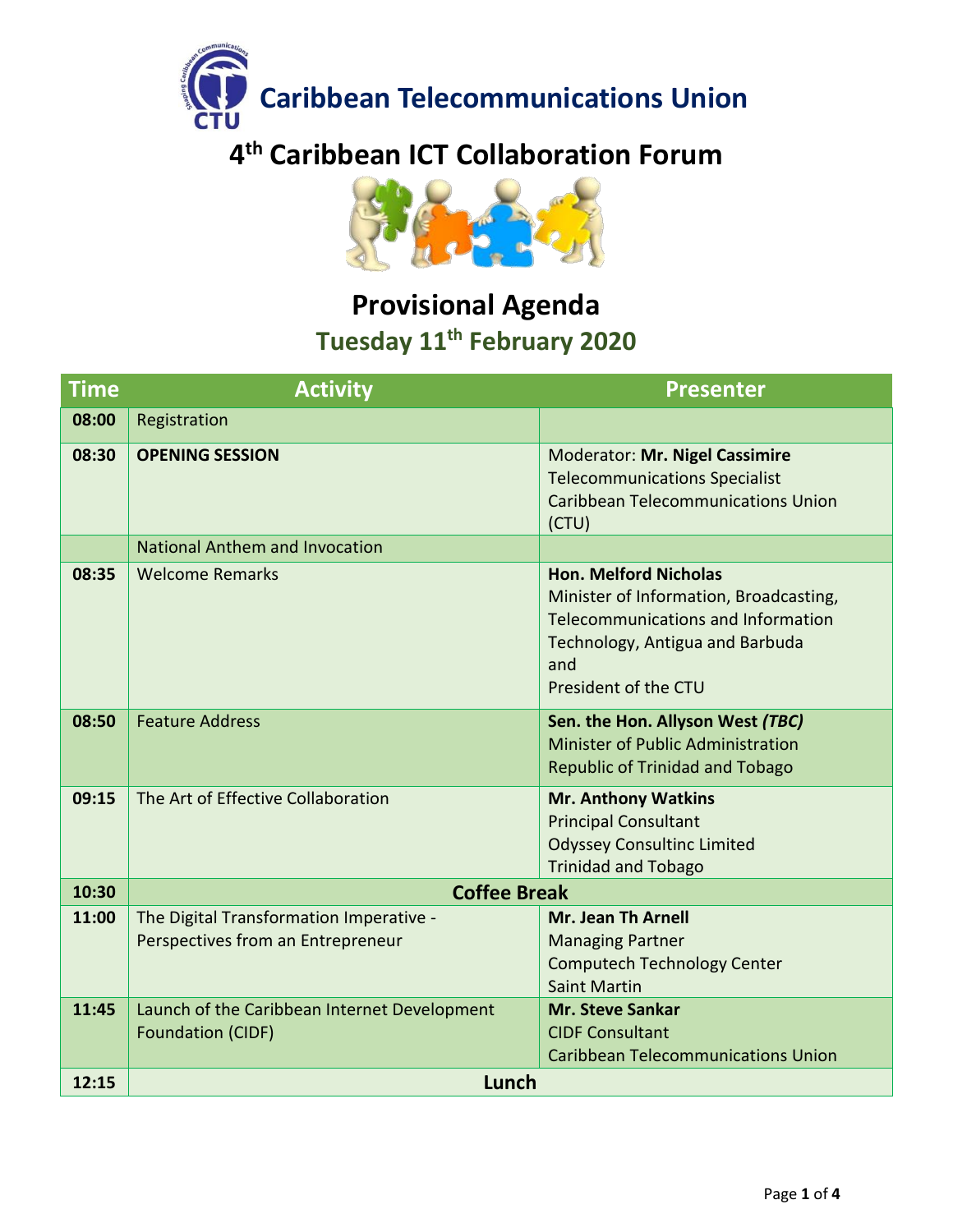



### **Provisional Agenda Tuesday 11th February 2020**

| <b>Time</b> | <b>Activity</b>                                                                | <b>Presenter</b>                                                                                                  |
|-------------|--------------------------------------------------------------------------------|-------------------------------------------------------------------------------------------------------------------|
|             | <b>SESSION 2: Strategic Interventions for Digital</b><br><b>Transformation</b> | Moderator: Mr. Gary Kalloo<br><b>ICT Policy Specialist</b><br><b>Caribbean Telecommunications Union</b>           |
| 13:15       | <b>Digital Financial Services</b>                                              | <b>Ms. Marla Dukharan</b><br>Spokesperson<br><b>Caribbean Settlement Network</b>                                  |
| 13:40       | <b>Cyber Security</b>                                                          | <b>Mr. Earl Harris</b><br><b>Asst. Director Strategic Services</b><br><b>CARICOM IMPACS</b>                       |
| 14:05       | Intellectual Property and Innovation                                           | <b>Mr. Kavish Seetahal</b><br>Legal Officer<br><b>Intellectual Property Office</b><br><b>Trinidad and Tobago</b>  |
| 14:25       | Smart Infrastructure                                                           | <b>Mr. Devindra Ramnarine</b><br>Executive Director/Caribbean Lead -<br><b>Government and Public Sector</b><br>EY |
| 14:50       | Q&A                                                                            |                                                                                                                   |
| 15:15       | End of Day 1                                                                   |                                                                                                                   |

| <b>Other Activities</b> |                                               |  |
|-------------------------|-----------------------------------------------|--|
| $15:30 - 16:30$         | Caribbean ICT Collaboration Committee Meeting |  |
| 18:00 - 21:00           | <b>Networking Event</b>                       |  |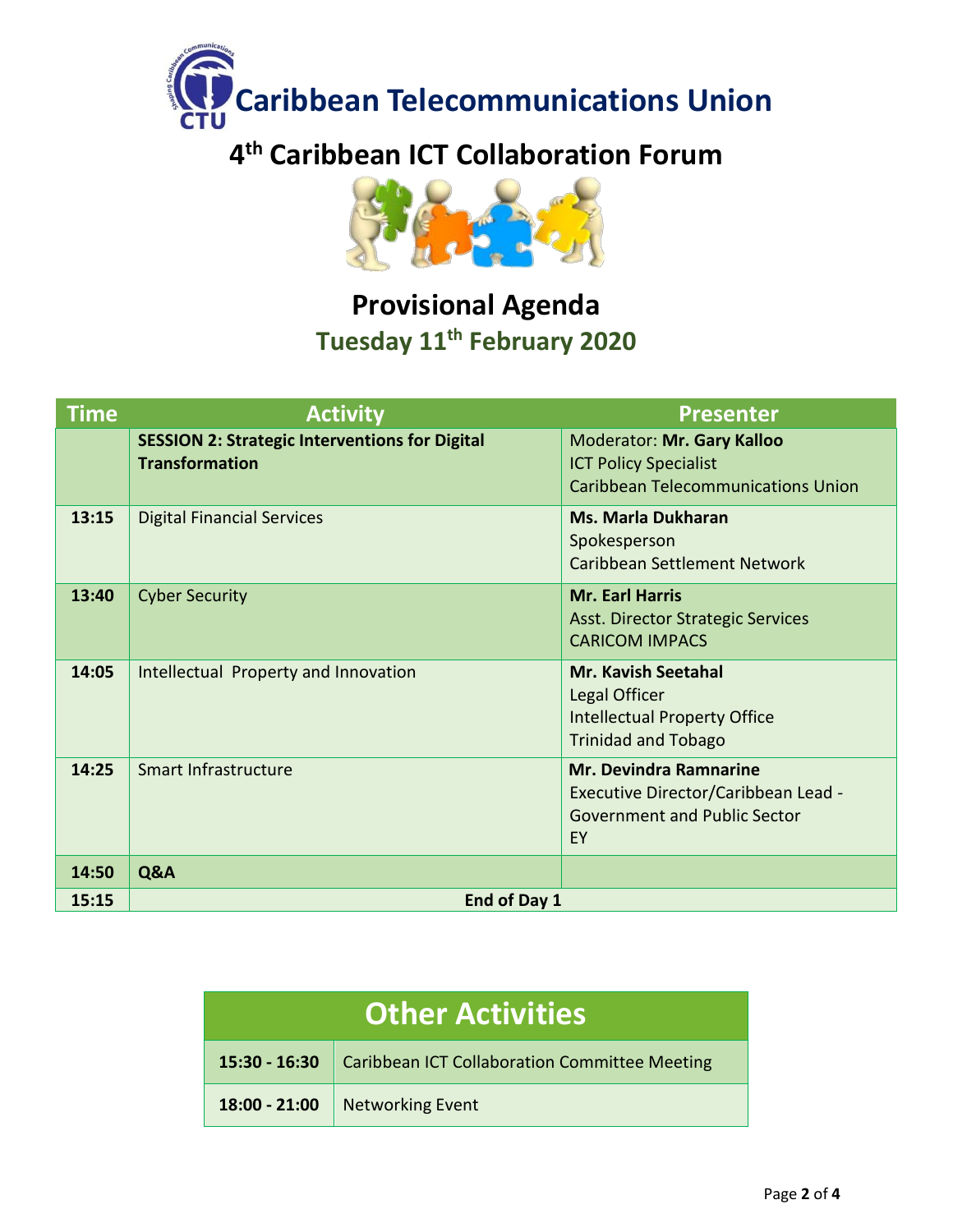



### **Wednesday 12th February 2020**

| <b>Time</b> | <b>Activity</b>                                            | <b>Presenter</b>                                                                                                       |  |
|-------------|------------------------------------------------------------|------------------------------------------------------------------------------------------------------------------------|--|
|             | <b>SESSION 3: Collaboration</b>                            | Moderator: Mr. Trevor Prevatt<br>Consultant<br><b>CTU</b>                                                              |  |
| 08:00       | Report of the Caribbean ICT Collaboration Committee        | Mr. Selby Wilson<br><b>Telecommunications Strategist</b><br><b>CTU</b>                                                 |  |
| 08:30       | <b>Group Work: The Art of Effective Collaboration</b>      | <b>Mr. Anthony Watkins</b><br><b>Principal Consultant</b><br><b>Odyssey Consultinc Limited</b>                         |  |
| 10:00       | <b>Coffee Break</b>                                        |                                                                                                                        |  |
|             | <b>SESSION 4: Technology and Supporting Transformation</b> | Moderator: Mr. Junior McIntyre<br><b>ICT Specialist</b><br><b>CTU</b>                                                  |  |
| 10:20       | <b>Internet Exchange Points</b>                            | <b>Mr. Kurleigh Prescod</b><br><b>Country Manager</b><br><b>Columbus Communications</b><br><b>Trinidad Limited</b>     |  |
| 10:45       | <b>Data Centres</b>                                        | <b>Mr Riyad Mohammed</b><br><b>Chief Development Officer</b><br><b>Air Link Networks</b><br><b>Trinidad and Tobago</b> |  |
| 11:10       | <b>Transformative Services</b>                             | Mr. Ashish Uttamchandani<br><b>Chief Executive Officer</b><br><b>UNDSL</b><br><b>Trinidad and Tobago</b>               |  |
| 11:35       | <b>The Cloud</b>                                           | <b>Mr. Eamonn Sheehy</b><br>Director, Public Sector<br><b>Cloud Carib Limited</b><br>The Bahamas                       |  |
| 12:00       | Q&A                                                        |                                                                                                                        |  |
| 12:15       | Lunch                                                      |                                                                                                                        |  |